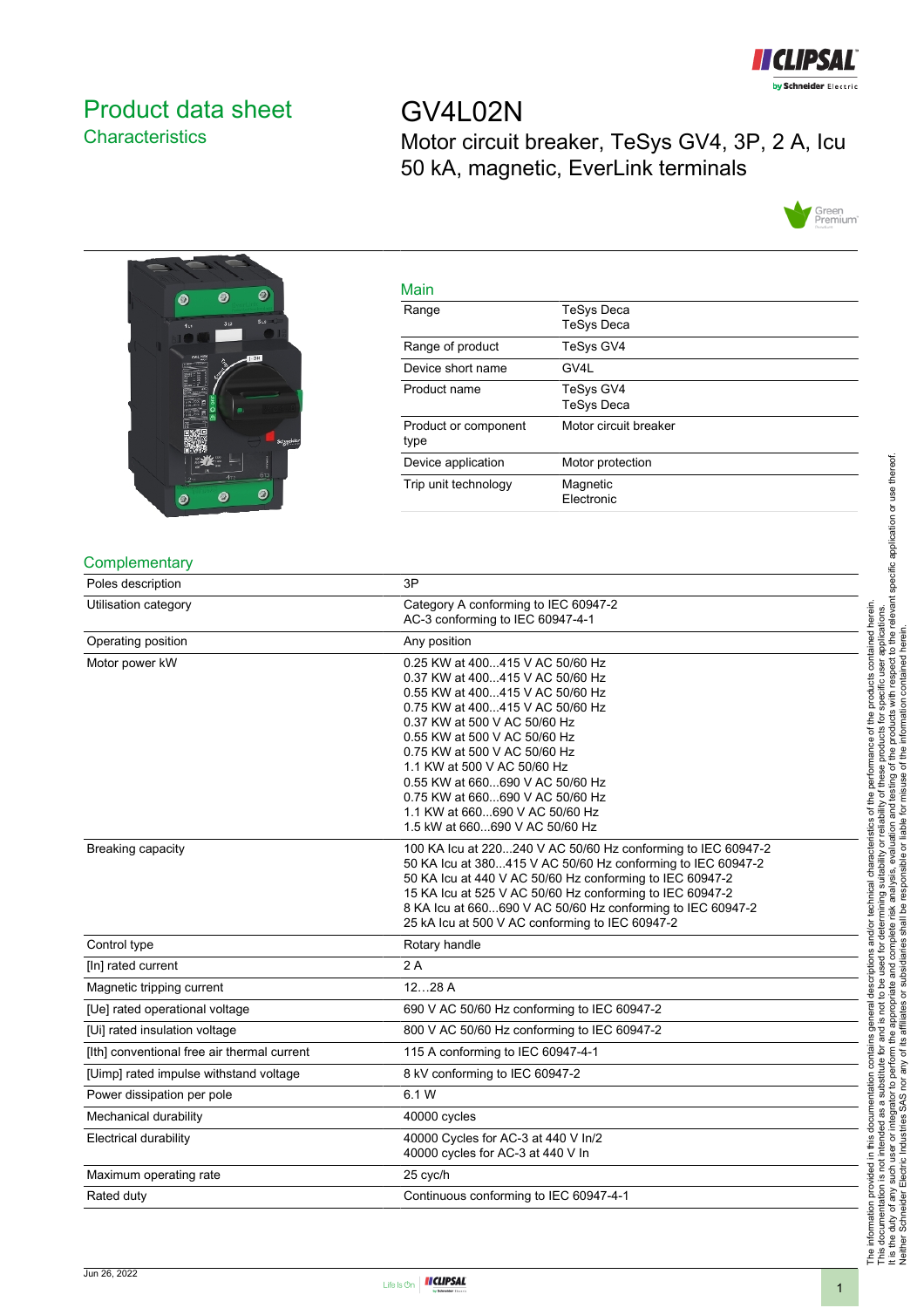| Connections - terminals   | EverLink BTR screw connectors (top) 1 cable(s) 1.570 mm <sup>2</sup> - solid<br>EverLink BTR screw connectors (top) 1 cable(s) 1.550 mm <sup>2</sup> - flexible<br>EverLink BTR screw connectors (bottom) 1 cable(s) 2.595 mm <sup>2</sup> - solid<br>EverLink BTR screw connectors (bottom) 1 cable(s) 2.570 mm <sup>2</sup> - flexible |  |  |  |
|---------------------------|------------------------------------------------------------------------------------------------------------------------------------------------------------------------------------------------------------------------------------------------------------------------------------------------------------------------------------------|--|--|--|
| Tightening torque         | 9 N.M for cable 1695 mm <sup>2</sup><br>5 N m for cable 1.510 mm <sup>2</sup>                                                                                                                                                                                                                                                            |  |  |  |
| Mechanical robustness     | Vibrations: +/- 1 mm 213.2 Hz conforming to IEC 60068-2-6<br>Vibrations: 0.7 gn 13.2100 Hz conforming to IEC 60068-2-6<br>Shocks: 15 gn 11 ms conforming to IEC 60068-2-27                                                                                                                                                               |  |  |  |
| Height                    | $155 \text{ mm}$                                                                                                                                                                                                                                                                                                                         |  |  |  |
| Width                     | 81 mm                                                                                                                                                                                                                                                                                                                                    |  |  |  |
| Depth                     | 165 mm                                                                                                                                                                                                                                                                                                                                   |  |  |  |
| Net weight                | $1.65$ kg                                                                                                                                                                                                                                                                                                                                |  |  |  |
| Colour                    | Grey (RAL 7016)                                                                                                                                                                                                                                                                                                                          |  |  |  |
| Suitability for isolation | Yes conforming to IEC 60947-1                                                                                                                                                                                                                                                                                                            |  |  |  |

#### Environment

| Standards                             | EN/IEC 60947-4-1<br>EN/IEC 60947-2    |  |  |
|---------------------------------------|---------------------------------------|--|--|
| Product certifications                | IEC.<br>CCC<br><b>EAC</b><br>EU-RO MR |  |  |
| Climatic withstand                    | Conforming to IACS E10                |  |  |
| IK degree of protection               | IK07 conforming to IEC 62262          |  |  |
| Pollution degree                      | 3                                     |  |  |
| IP degree of protection               | IP40 conforming to IEC 60529          |  |  |
| Ambient air temperature for storage   | $-5085 °C$                            |  |  |
| Fire resistance                       | 960 °C conforming to IEC 60695-2-11   |  |  |
| Operating altitude                    | 5000 m                                |  |  |
| Ambient air temperature for operation | $-2570 °C$                            |  |  |

#### Packing Units

| Unit Type of Package 1       | PCE               |  |
|------------------------------|-------------------|--|
| Number of Units in Package 1 |                   |  |
| Package 1 Weight             | 1.9 <sub>kq</sub> |  |
| Package 1 Height             | $10.5 \text{ cm}$ |  |
| Package 1 width              | $21 \text{ cm}$   |  |
| Package 1 Length             | $22 \text{ cm}$   |  |
|                              |                   |  |

## **Offer Sustainability**

| Sustainable offer status        | Green Premium product                                                                                                          |  |  |  |
|---------------------------------|--------------------------------------------------------------------------------------------------------------------------------|--|--|--|
| <b>REACh Regulation</b>         | <b>E</b> REACh Declaration                                                                                                     |  |  |  |
| <b>EU RoHS Directive</b>        | Compliant E EU RoHS Declaration                                                                                                |  |  |  |
| Mercury free                    | Yes                                                                                                                            |  |  |  |
| RoHS exemption information      | d Yes                                                                                                                          |  |  |  |
| China RoHS Regulation           | China RoHS Declaration                                                                                                         |  |  |  |
| <b>Environmental Disclosure</b> | Product Environmental Profile                                                                                                  |  |  |  |
| <b>Circularity Profile</b>      | End Of Life Information                                                                                                        |  |  |  |
| WEEE                            | The product must be disposed on European Union markets following specific<br>waste collection and never end up in rubbish bins |  |  |  |
| PVC free                        | Yes                                                                                                                            |  |  |  |
| Halogen content performance     | Halogen free plastic parts product                                                                                             |  |  |  |

# Contractual warranty<br>Warranty

18 months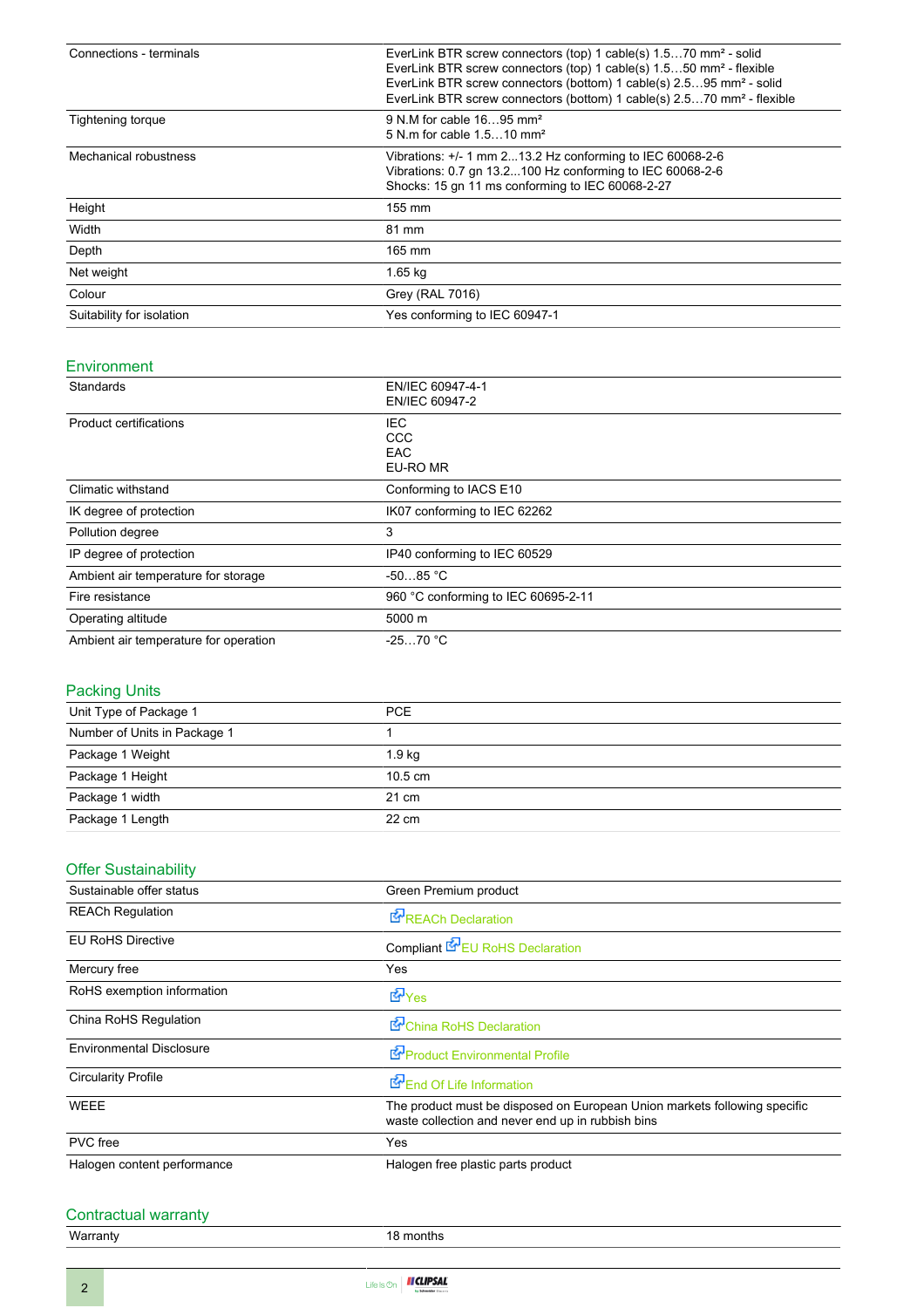Product data sheet Performance Curves

#### Tripping Curves for GV4L and GV4LE Combined with Thermal Overload Relay LRD or LR9

GV4L02N

Average Operating Times at 20 °C Related to Multiples of the Setting Current GV4L02 and GV4LE02 to 12 with LRD05 to LRD14, GV4L80 and GV4LE80 with LRD3363 Time  $(s)$ 



- 1 3 poles from cold state
- 2 2 poles from cold state<br>3 3 poles from hot state
- 3 3 poles from hot state<br>4 6...14 lr
- $6...14$  Ir
- A Thermal overload relay protection zone<br>B GV4L protection zone
- GV4L protection zone

GV4L25 and GV4LE25 with LRD 318, LRD325 GV4L50 AND GV4LE50 with LRD 332, LRD 340, LRD 350

Time  $(s)$ 10.00 100 100 ĸ  $\overline{\mathbf{z}}$  $\alpha$  $0.01$  $\boldsymbol{0}$ x Rating current (Ir) 1 3 poles from cold state

- 
- 2 2 poles from cold state<br>3 3 poles from hot state 3 3 poles from hot state<br>4 6...14 lr
- $6.14$  Ir
- A Thermal overload relay protection zone<br>B GV4L protection zone
- GV4L protection zone

GV4L115 and GV4LE115 with Class 10 LR9F5367, LR9D5369 and Class 20 LR9D5567, LR9F5569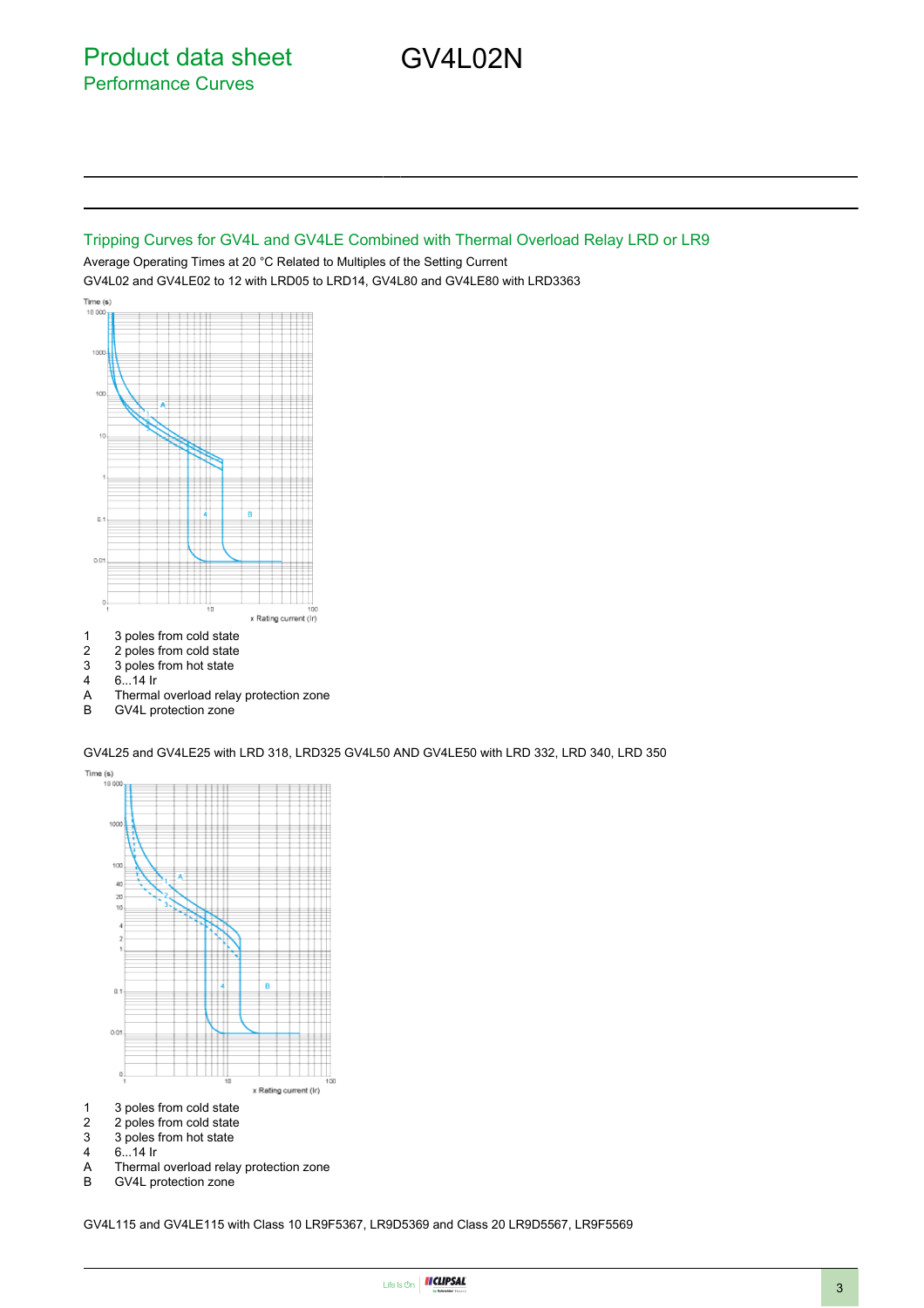





#### Current Limitation on Short-Circuit for GV4L, GV4LE (3-Phase 400/415 V)

#### Dynamic Stress

I peak = f (prospective Isc) at 1.05 Ue = 435 V





1 Maximum peak current<br>2 GV4L115

- 
- 2 GV4L115<br>3 GV4L80<br>4 GV4L50 GV4L80
- 4 GV4L50
- 5 GV4L25<br>6 GV4L12
- 6 GV4L12<br>7 GV4L07
- 7 GV4L07<br>8 GV4L03
- 8 GV4L03<br>9 GV4L02 GV4L02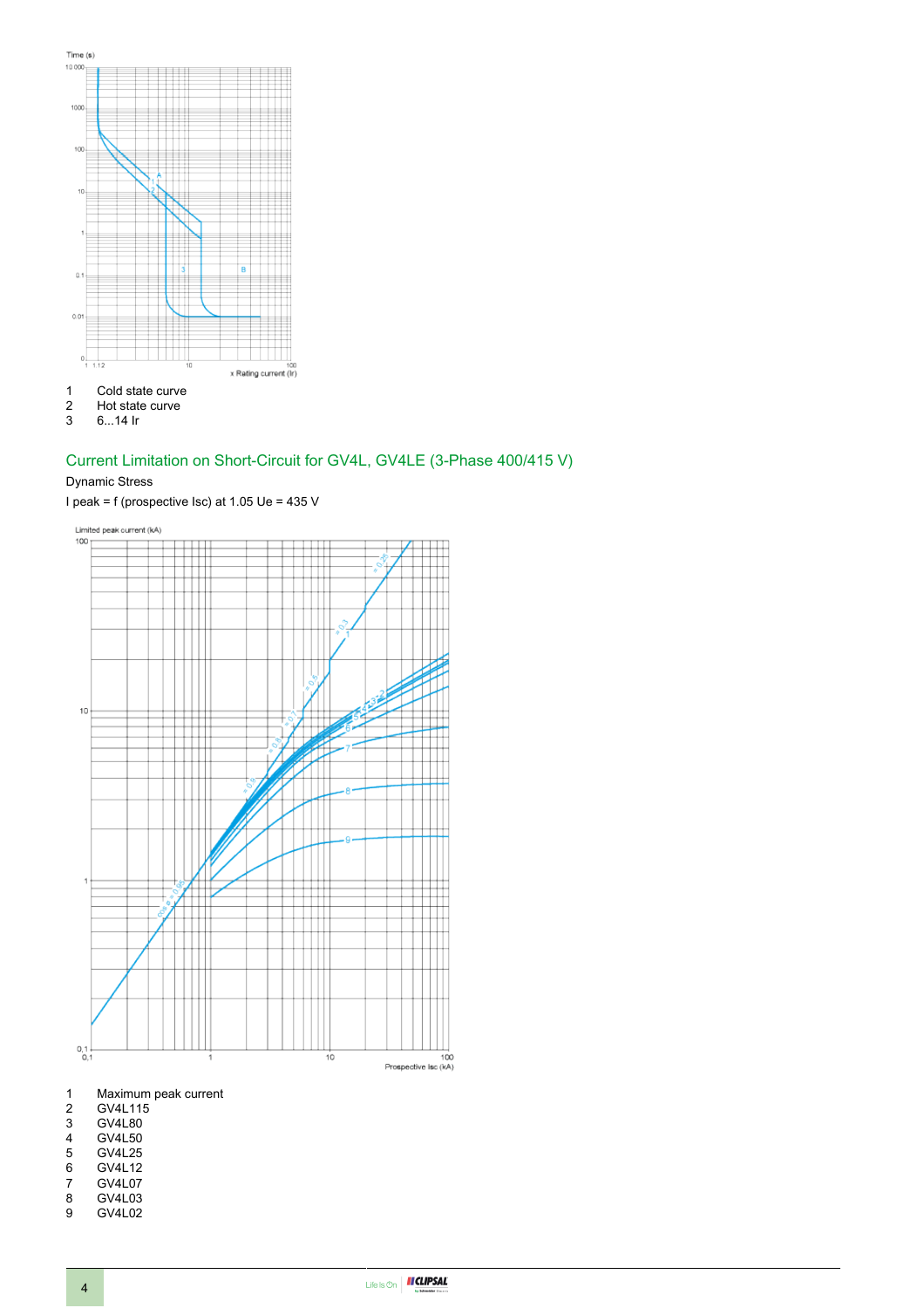#### Current Limitation on Short-Circuit for GV4L, GV4LE + Thermal Overload Relay LRD or LR9 (3-Phase 400/415 V)

Dynamic Stress

I peak = f (prospective Isc) at 1.05 Ue = 435 V

Limited peak current (kA)



- 
- 4 GV4L50 + LRD340<br>5 GV4L25 + LRD325 5 GV4L25 + LRD325
- 
- 6 GV4L12 + LRD313<br>7 GV4L07 + LRD12
- 7 GV4L07 + LRD12<br>8 GV4L03 + LRD07
- 8 GV4L03 + LRD07<br>9 GV4L02 + LRD07
- GV4L02 + LRD07

### Thermal Limit on Short-Circuit for GV4L, GV4LE

#### Thermal Limit in  $A^2$ s

Sum of  $I^2$ dt = f (prospective Isc) at 1.05 Ue = 435 V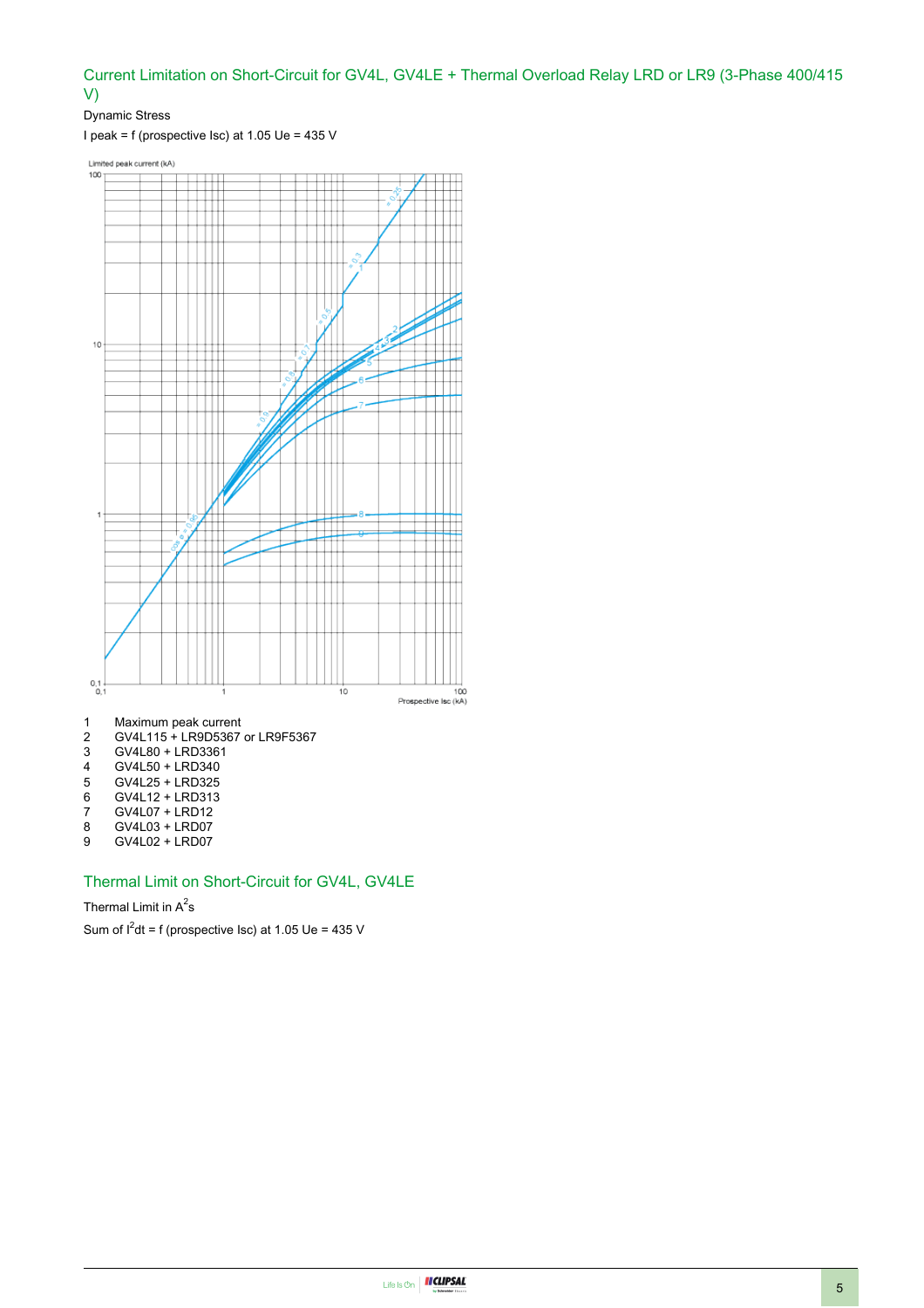

GV4L80

3 GV4L50<br>4 GV4L25

4 GV4L25<br>5 GV4L12

5 GV4L12

6 GV4L07<br>7 GV4L03

7 GV4L03 8 GV4L02

Current Limitation on Short-Circuit for GV4L, GV4LE + Thermal Overload Relay LRD or LR9

Thermal Limit in kA in the Magnetic Operating Zone

Sum of  $I^2$ dt = f (prospective Isc) at 1.05 Ue = 435 V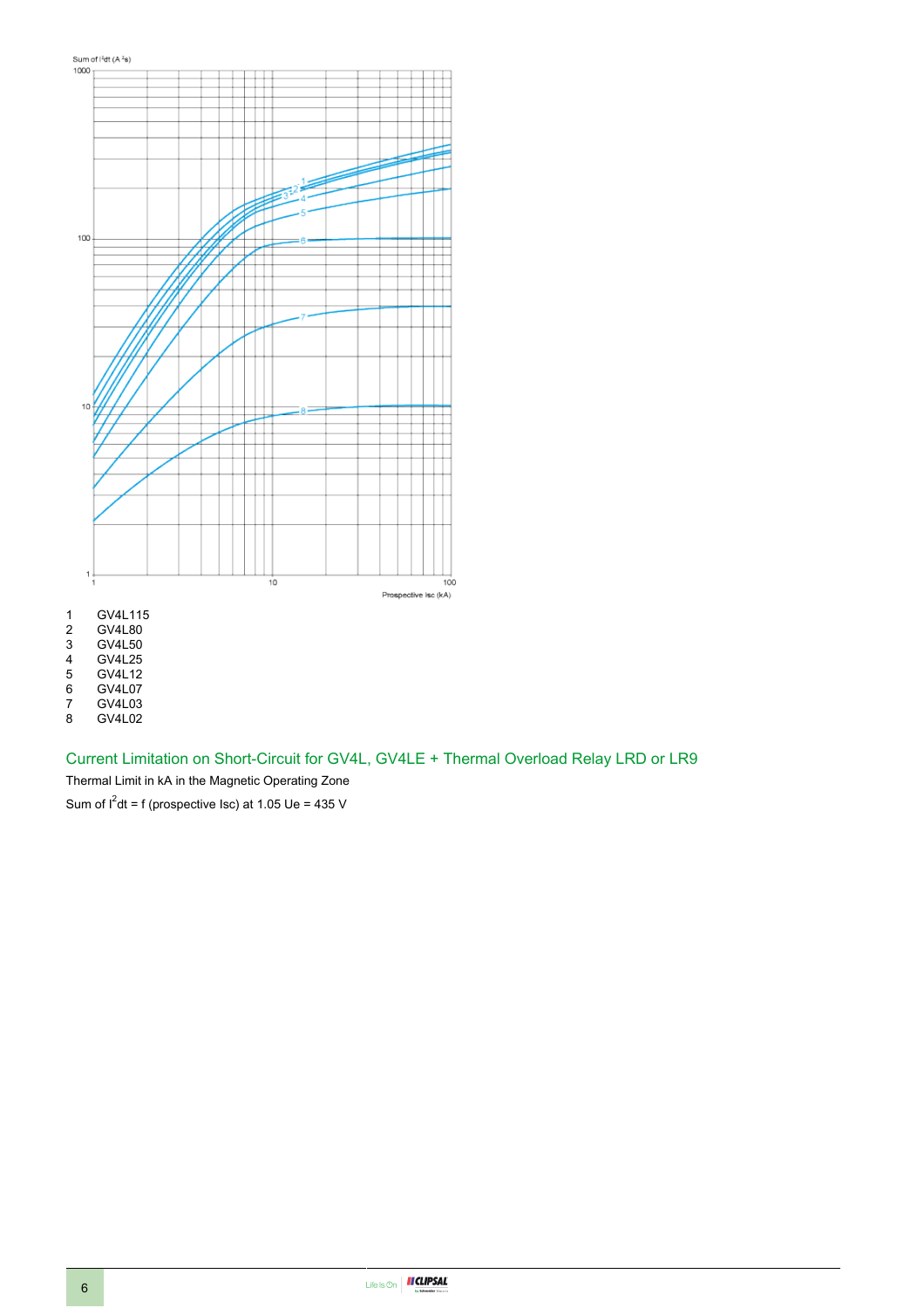

- 1 GV4L115 + LR9D5367 or LR9F5367
- 2 GV4L80 + LRD3361<br>3 GV4L50 + LRD340
- 3 GV4L50 + LRD340<br>4 GV4L25 + LRD325<br>5 GV4L12 + LRD313
- 4 GV4L25 + LRD325
- 5 GV4L12 + LRD313
- 6 GV4L07+ LRD12
- 7 GV4L03+ LRD07<br>8 GV4L02 + LRD07
- 8 GV4L02 + LRD07

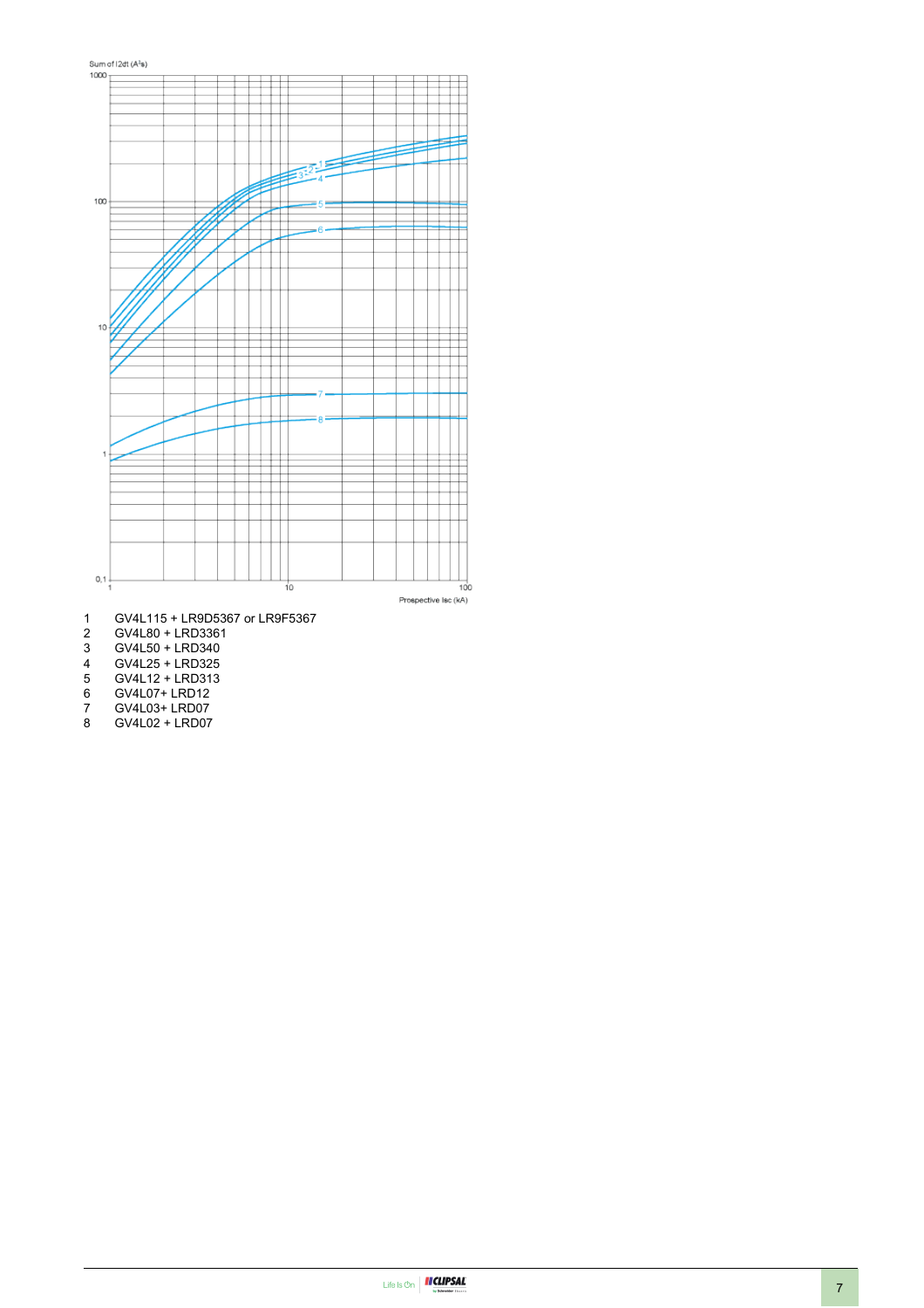## GV4L02N

#### GV4 with Toggle: GV4LE, GV4PE, GV4PEM

With EverLink® Connector



With Crimp Lug Connector



(1) Interphases barriers<br>(2) Long terminal shield

Long terminal shield

GV4 with Rotary Handle: GV4L, GV4P, or GV4LE, GV4PE, GV4PEM with GV4ADN01, GV4ADN02 Direct Mounting Rotary Handle

#### Dimensions



#### GV4L, GV4P, GV4LE, GV4PE, GV4PEM

Panel Mounting with M4 Screws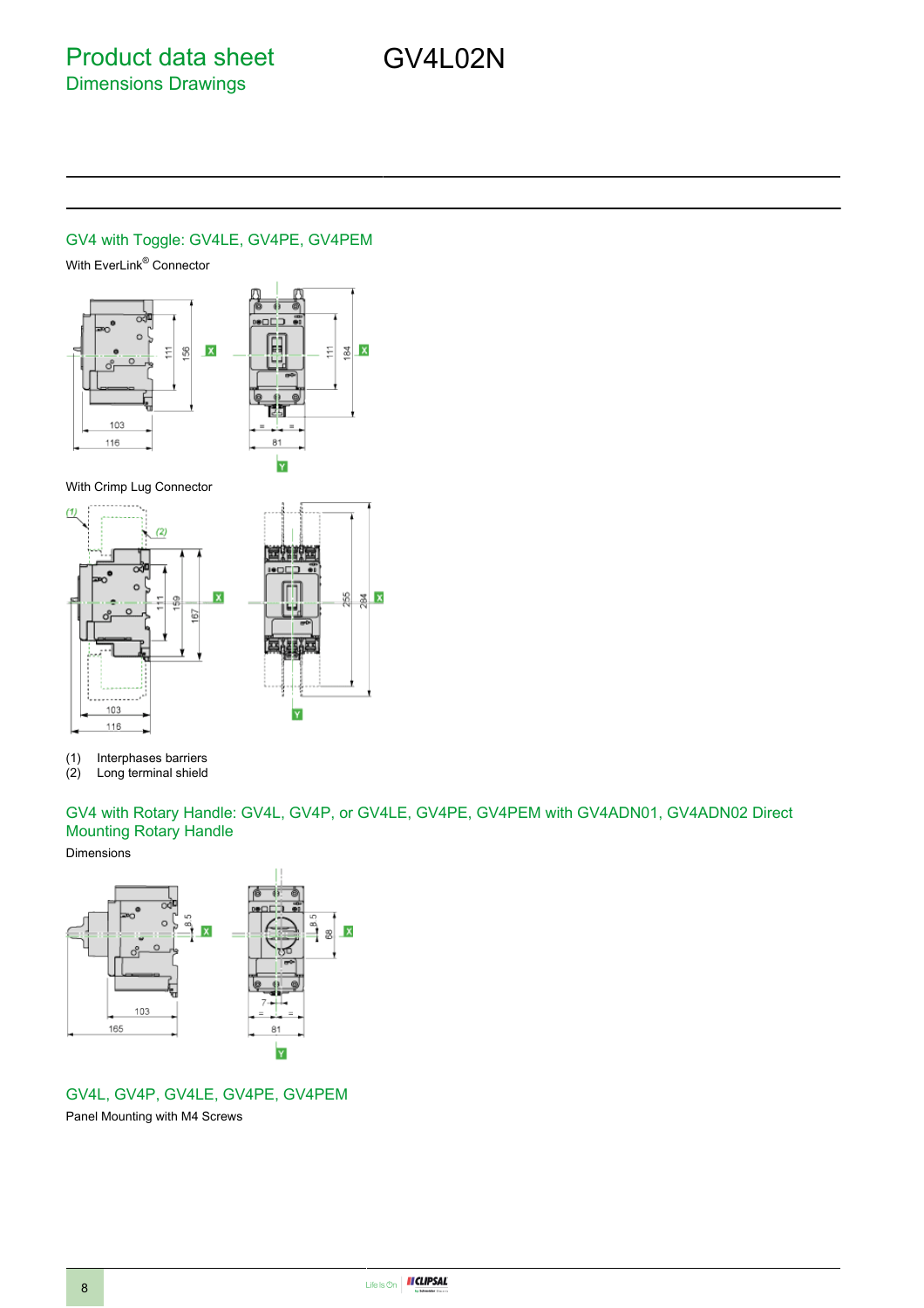

Door Cut-Out for Rotary Handle



Minimum Safety Clearance



Toggle-type, rotary handle-type: identical clearance values.

| Safety Clearance (mm) |                     |   |                         |    |   |   |
|-----------------------|---------------------|---|-------------------------|----|---|---|
|                       | Painted Sheet Metal |   | <b>Bare Sheet Metal</b> |    |   |   |
|                       | A                   | B | C                       | A  | B | С |
| No accessory          | 30                  |   | υ                       | 40 | υ | э |
| Interphase barriers   |                     |   |                         |    |   | J |
| Long terminal shield  |                     |   |                         |    |   |   |